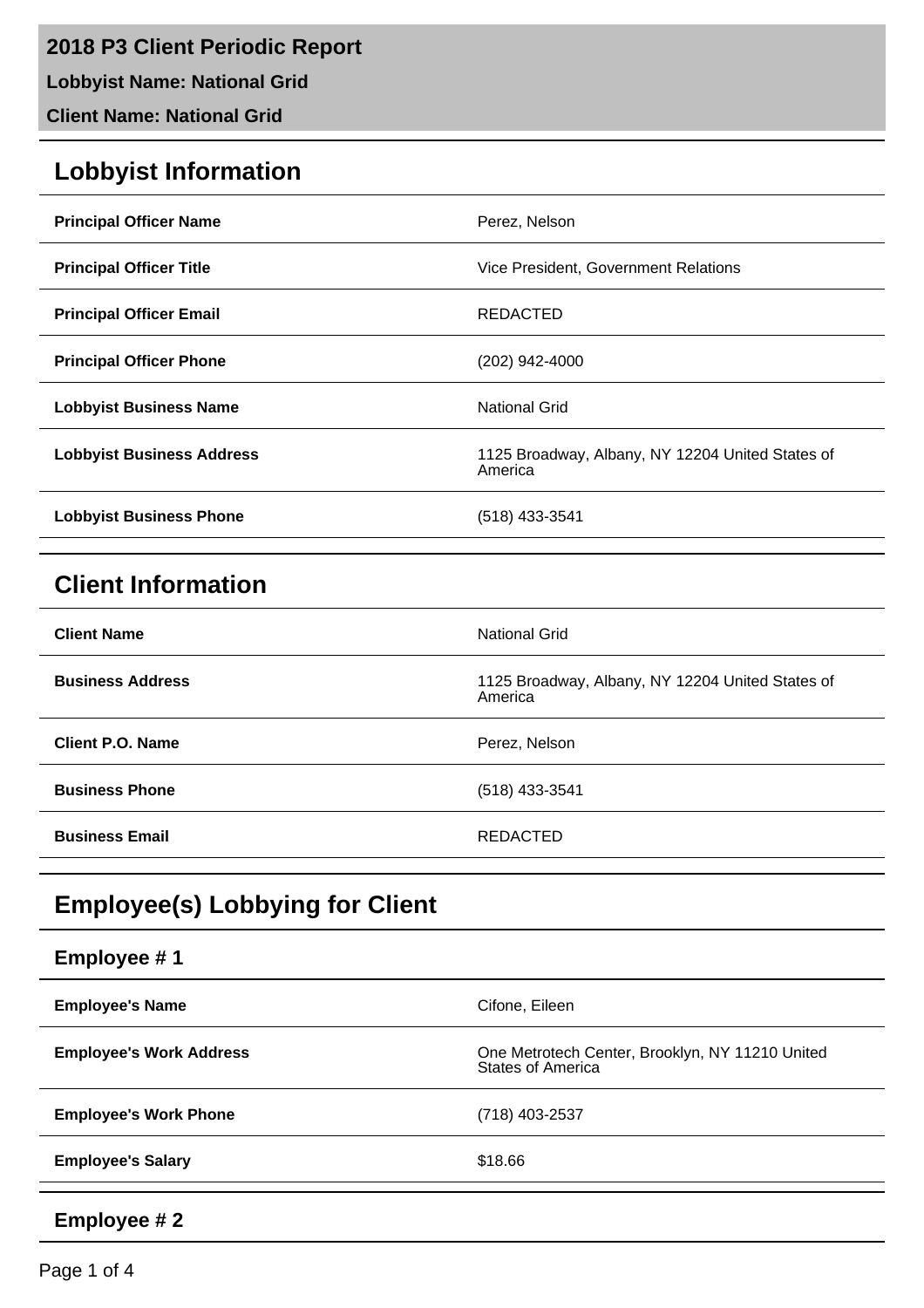| 2018 P3 Client Periodic Report      |                          |                                                                                                   |
|-------------------------------------|--------------------------|---------------------------------------------------------------------------------------------------|
| <b>Lobbyist Name: National Grid</b> |                          |                                                                                                   |
| <b>Client Name: National Grid</b>   |                          |                                                                                                   |
| <b>Employee's Name</b>              |                          | Rooney, Carolyn                                                                                   |
| <b>Employee's Work Address</b>      |                          | 175 Old Country Road, Hicksville, NY 11801 United<br>States of America                            |
| <b>Employee's Work Phone</b>        |                          | $(518) 545 - 5600$                                                                                |
| <b>Employee's Salary</b>            |                          | \$170.62                                                                                          |
| Employee #3                         |                          |                                                                                                   |
| <b>Employee's Name</b>              |                          | Wesiel, Benjamin                                                                                  |
| <b>Employee's Work Address</b>      |                          | 175 East Old Country Road, Hicksville, NY 11801<br>United States of America                       |
| <b>Employee's Work Phone</b>        |                          | $(516) 545 - 5638$                                                                                |
| <b>Employee's Salary</b>            |                          | \$221.75                                                                                          |
| <b>Lobbying Activities</b>          |                          |                                                                                                   |
| <b>Activity #1</b>                  |                          |                                                                                                   |
| <b>Subject Category</b>             |                          | Local Legislation (including introduction)                                                        |
| <b>Subject Details</b>              |                          | NYC Noise Regulations in Sections 28-100, -105, and -<br>100 of the Rules of the City of New York |
| <b>Target</b>                       | <b>Office/Department</b> | <b>Contact Name</b>                                                                               |

#### **Activity # 2**

| <b>Subject Category</b> | State Issue |
|-------------------------|-------------|
|                         |             |

Environmental Protection, Department of (DEP) example and the state of the preston, Alyssa

**Subject Details Subject Details Northeast Supply Enhancement (NESE)** 

| Target              | <b>Office/Department</b>                            | <b>Contact Name</b> |
|---------------------|-----------------------------------------------------|---------------------|
| NYC Council Members | <sup>1</sup> Ampry-Samuel, Alicka - District No. 41 |                     |

# **Summary of Compensation from Client**

**Total Compensation Paid or Owed for Current Period** \$411.03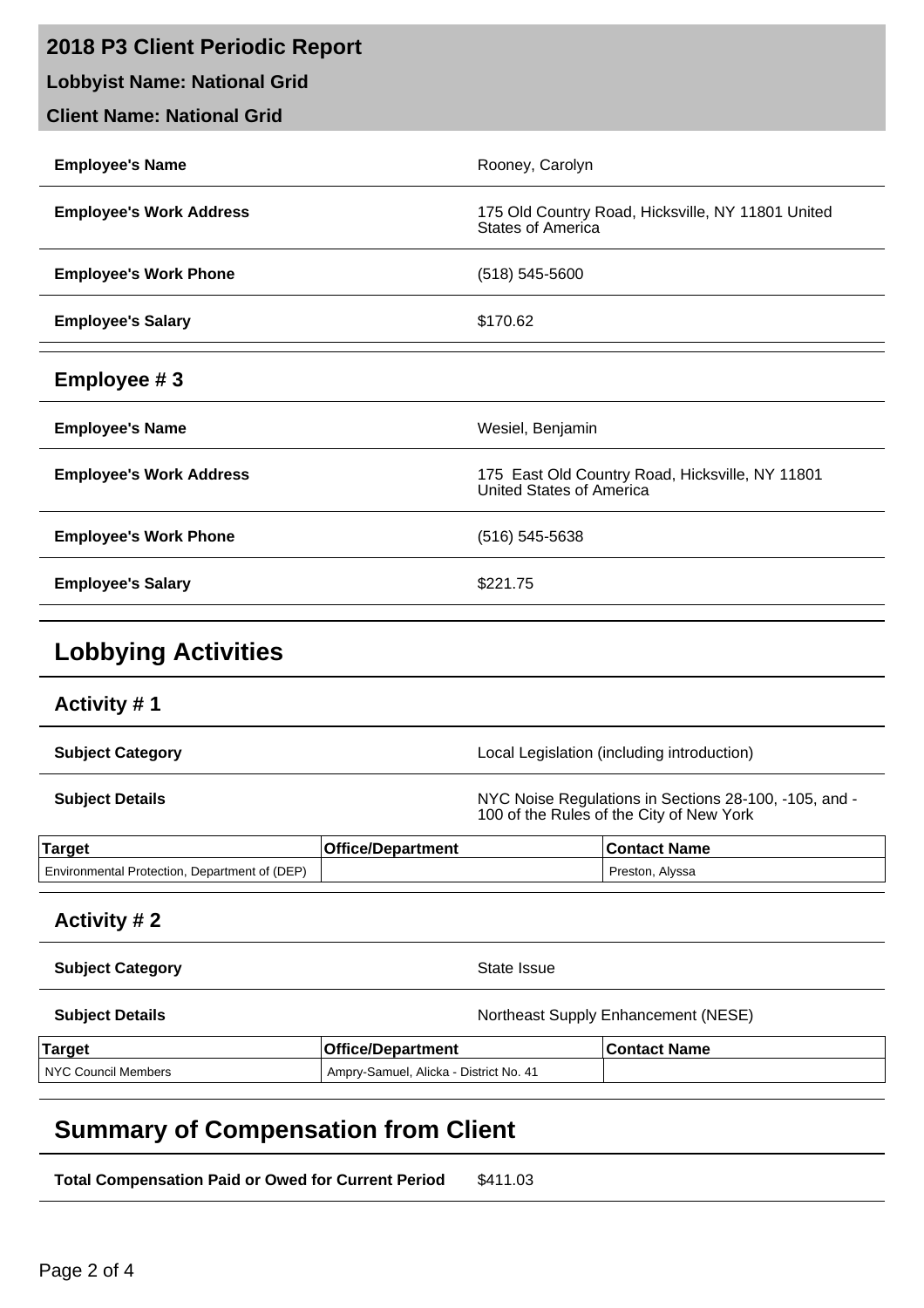# **2018 P3 Client Periodic Report**

**Lobbyist Name: National Grid**

**Client Name: National Grid**

# **Lobbying Expenses**

| Aggregate of all expenses for salaries of support<br>staff | \$0.00 |
|------------------------------------------------------------|--------|
| Total of Aggregate Expenses \$75.00 or less                | \$0.00 |
| Are there expenses greater than \$75.00?                   | No.    |
| <b>Itemized Expense Total</b>                              | \$0.00 |
| <b>Total Expenses for Current Period</b>                   | \$0.00 |
| <b>Reimbursed Expenses</b>                                 |        |
| <b>Total Reimbursed Expenses for Current Period</b>        | \$0.00 |